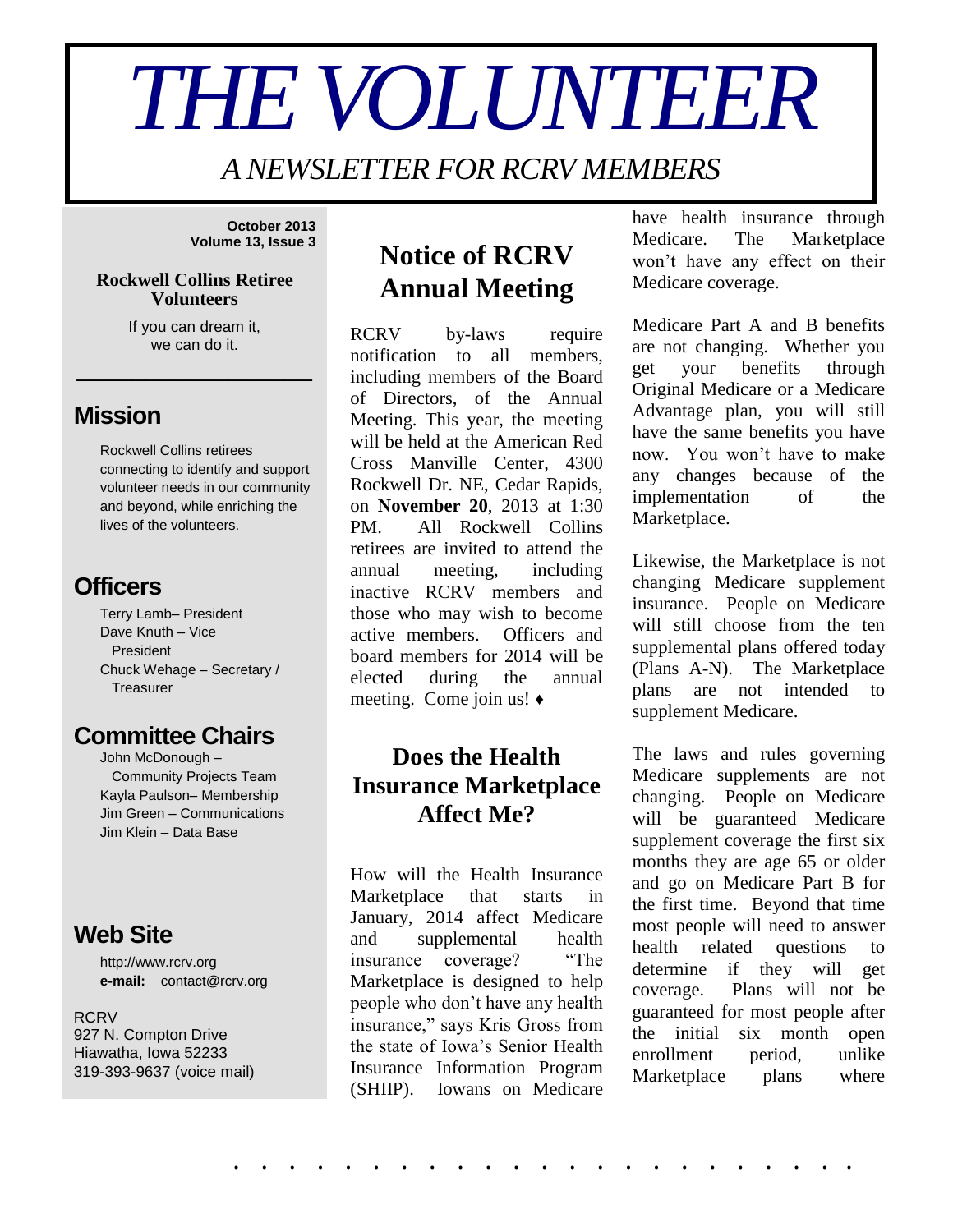coverage is guaranteed regardless of health.

Marketplace plans do not have a waiting period before they cover pre-existing health conditions. Medicare supplements waive the pre-existing condition waiting period in some situations, but not all.

Generally, Iowans on Medicare should not make changes to their Medicare supplement coverage because of the Marketplace. Be wary of anyone who suggests you change your Medicare supplement coverage because of the Marketplace and health reform. You may want to change your Medicare drug coverage or Medicare Advantage plan during the October 15-December 7 annual open enrollment period because these plans can change premiums, cost sharing and drugs covered annually.

If you have questions about Medicare and the Marketplace call SHIIP at 1-800-351-4664 (TTY 800-735-2942). Over 350 SHIIP counselors around the state are also available to sit down and talk with you face-toface. SHIIP is a service of the Iowa Insurance Division and all services are free, confidential and objective. To find the SHIIP site nearest you call 1-800-351-4664 (TTY 800-735-2942), go to [www.therightcalliowa.gov](http://www.therightcalliowa.gov/) or email [shiip@iid.iowa.gov.](mailto:shiip@iid.iowa.gov)

In the Cedar Rapids area, there are 5 SHIIP offices that you may

visit to get any questions you may have on Medicare, Medicare Advantage plans, the VA plans or your supplements answered face to face. They are: St Lukes Hospital, Mercy Medical Center, Heritage Area Agency on Aging, the Witwer Center and Jones County Regional Hospital. All counseling services are free, confidential and objective.

#### **Retiree Insurance Programs for 2014** John McDonough

Extend Health executives indicate that if you like the Medicare plan you are currently signed up for, you do not need to do anything. However, RCRV SHIIP Counselors recommend that each Medicare recipient have their drug plans reviewed by your local SHIIP office or by doing it yourself during the upcoming open enrollment period of October 15 through December 7th. We have found that many of our clients can save from \$100 to several thousands of dollars if they only have someone review the plan that they are currently signed up for to see if it is the most economical plan for them for the next year. Your opportunity for this savings is only during the open enrollment period unless you live in a nursing home, where you can change plans monthly if you so desire. Another choice would be to select a 5 star plan, as you can sign up for this during the year as

well at periods other than open enrollment.

#### *A reminder to all Medicareeligible retirees*.

To continue with the RCI Health Reimbursement Arrangement (HRA), you must sign up for your supplement or Medicare Advantage plan via Extend Health if you want to change from your current plan. You may sign up for your part D plan via your local SHIIP office in lieu of Extend Health if you so desire and still continue to get your HRA.♦

# **RCRV Welcomes New Members**

RCRV is very happy to welcome the following new members to our organization during 2013. We trust that they will find many worthwhile projects and volunteer opportunities through RCRV that will help make their retirement rewarding.

- Morris Anderson
- Harlan Baskerville
- Margie Bodensteiner
- John Duster
- Ron Habelt
- Paul Heysse
- David Huovinen
- Greg Jobe
- John Keefer
- Bill Logan
- Mary McCullough
- Jack Morio
- David Sampson
- Rick Stusse
- Steven Weber ♦

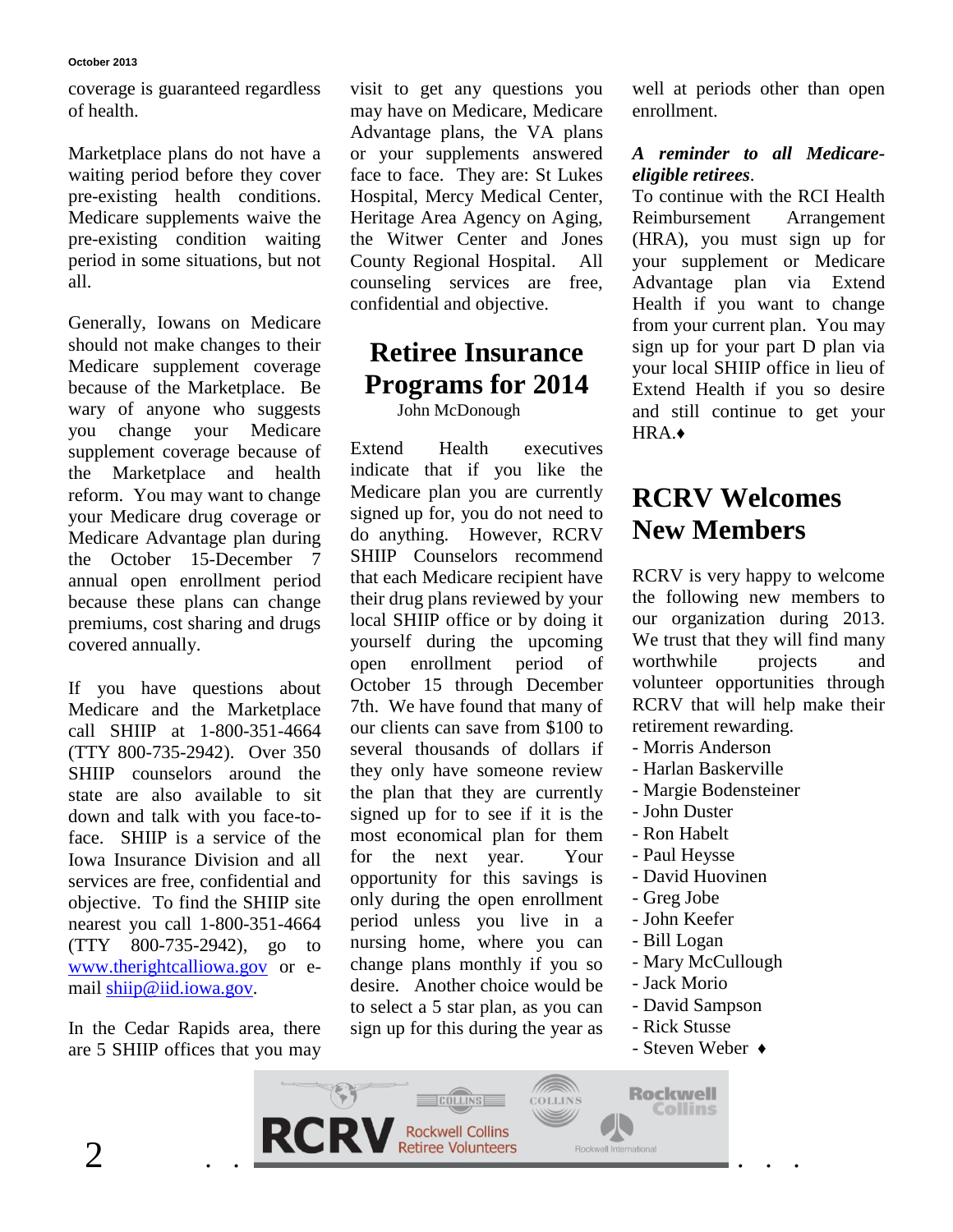## **Transitioning to Retirement**

Kayla Paulson

Through my volunteer outreach events I have had the opportunity to meet many community members that are getting ready to retire or just recently retired and trying to redefine their role in life. The story that stands out to me most is a woman that I recently met. In the span of about 5 years she had a lot of life changes; she lost her husband, had the last child move out, and retired. After 35 plus years of describing herself as a wife, mother and employee she no longer had any of those roles on a daily basis.

In less than a year she got the things that she wanted to do on her To Do List done; she slowly spent more and more time watching TV. She even said there were days when she would turn on HGTV in the morning and before she knew it the day was over. Along with the decline in activity came an increase in the waistline. She no longer had any of the identities that she clung to for so many years.

Since meeting her I have had the privilege to connect her with some great opportunities that are able to put her professional skills to good use. She now volunteers a couple of times a week, has connected with other retirees that have invited her to social events, and has a new role for herself. She describes herself as a "parttime professional volunteer that is no longer bugging her kids all the time."

The funny thing is, this story is the one that sticks with me most, but it is not that uncommon. People need a purpose, whether it is watching the grandkids, working in your craft room/workshop, or sharing your time, talents and passions with a non-profit organization. RCRV supports all types of volunteerism with local nonprofits. To find out more about how you can share your time, talents and passions with community, reach out to Kayla Paulson, United Way of East Central Iowa's RSVP Coordinator at 319.398.5372 x 37 or [KPaulson@uweci.org.](mailto:KPaulson@uweci.org) ♦

*(Editor's note: There are many agencies and organizations that are looking for volunteers to help with their programs. Kayla maintains a list of the needs for local volunteers age 55 and above. Most of Kayla's RSVP volunteers are not RCRV members. She has immediate openings for drivers (mileage reimbursed), administrative clerks, income tax preparers (training provided), tutors, and other jobs.* 

*If you or someone you know is looking for an opportunity to add value to your retirement, then please consider contacting Kayla to talk about the skills that you can offer to non-profit organizations in your community.)*

# **HRA Claim Reminder**

John McDonough

If you have not collected your entire Health Reimbursement Arrangement (HRA) for 2013, you have until 3/31/2014 to file. You may file a claim for premiums paid. These include your health policy, your drug policy, your dental policy, your vision policy and you Medicare Part B payments. Any Health insurance premium is acceptable for your HRA. You may not use any claims that you have paid over the past year.

Claims may be made online at the Extend Health Website [\(http://www.extendhealth.com/ro](http://www.extendhealth.com/rockwellcollins/) [ckwellcollins/\)](http://www.extendhealth.com/rockwellcollins/) or using a claim form found on the EH website, or you can pick up a claim form at the UnityPoint Health St Lukes SHIIP office, or visit the UnityPoint Health St Lukes SHIIP office for assistance. You must show proof that you paid the premiums. If you use your Part B Premiums, you need to send a copy of the Social Security summary you received in December of last year. If you can't find that letter, then visit or call your local SSA office and request a letter stating what you paid for your Part B coverage in  $2013.$   $\triangleleft$